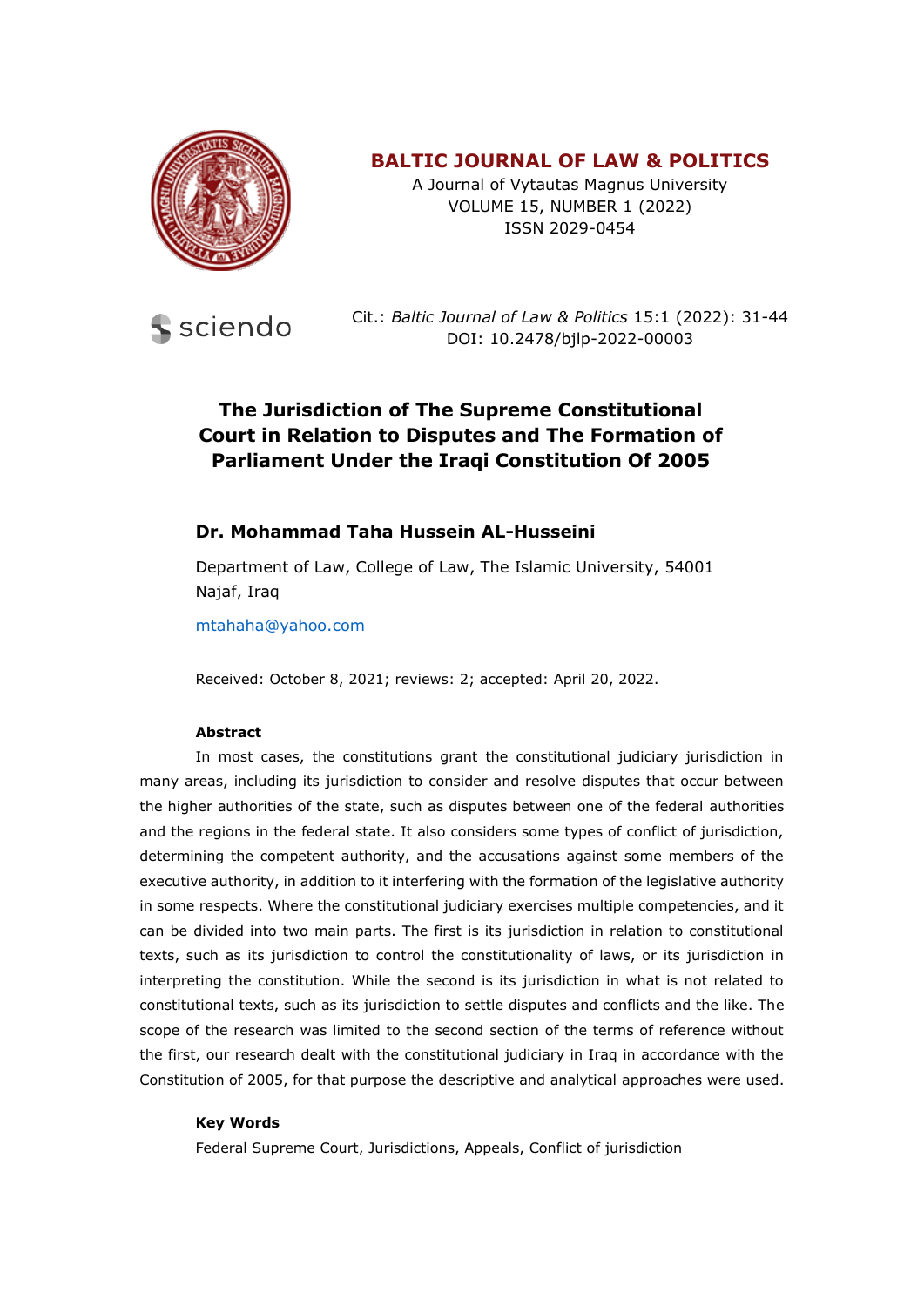#### **1. Introduction**

One of the characteristics of the rule of law is the existence of an independent and active constitutional judiciary in it, because it is he who preserves and preserves the constitution and is one of the most important guarantees of its respect. Where, in most cases, the constitutions grant the constitutional judiciary jurisdiction in many areas, including its jurisdiction to consider and resolve disputes that occur between the higher authorities of the state, such as disputes between one of the federal authorities and the regions in the federal state. It also considers some types of conflict of jurisdiction, determining the competent authority, and the accusations against some members of the executive authority, in addition to it interfering with the formation of the legislative authority in some respects. Where the constitutional judiciary exercises multiple competencies, and it can be divided into two main parts. The first is its jurisdiction in relation to constitutional texts, such as its jurisdiction to control the constitutionality of laws, or its jurisdiction in interpreting the constitution. While the second is its jurisdiction in what is not related to constitutional texts, such as its jurisdiction to settle disputes and conflicts and the like. In this research, we have tackled study some of the important competencies of this judiciary.

#### **1.2 Research Problem**

The research problem can be illustrated through the following questions: What are the disputes that be considered by the constitutional judiciary? Does it have jurisdiction over a conflict of jurisdiction and adjudication it? What kind of disputes it considers? Does it have the right to try members of the executive authority who are charged with a parliamentary indictment? Does it have the right to interfere in the composition of parliament? What are the limits of such right? In this research, we have tackled answer to these questions.

#### **1.3 Methodology and Scope Research**

The constitutional judiciary exercises multiple competencies, and it can be divided into two main parts. The first is its jurisdiction in relation to constitutional texts, such as its jurisdiction to control the constitutionality of laws, or its jurisdiction in interpreting the constitution. While the second is its jurisdiction in what is not related to constitutional texts, such as its jurisdiction to settle disputes and conflicts and the like. The scope of the research was limited to the second section of the terms of reference without the first, our research dealt with the constitutional judiciary in Iraq in accordance with the Constitution of 2005, for that purpose the descriptive and analytical approaches were used. For this purpose, the research has been divided into two main parts. In the first, we discussed the jurisdiction of the Supreme Constitutional Court to adjudicate disputes, conflicts, and accusations, and we dedicated the second to the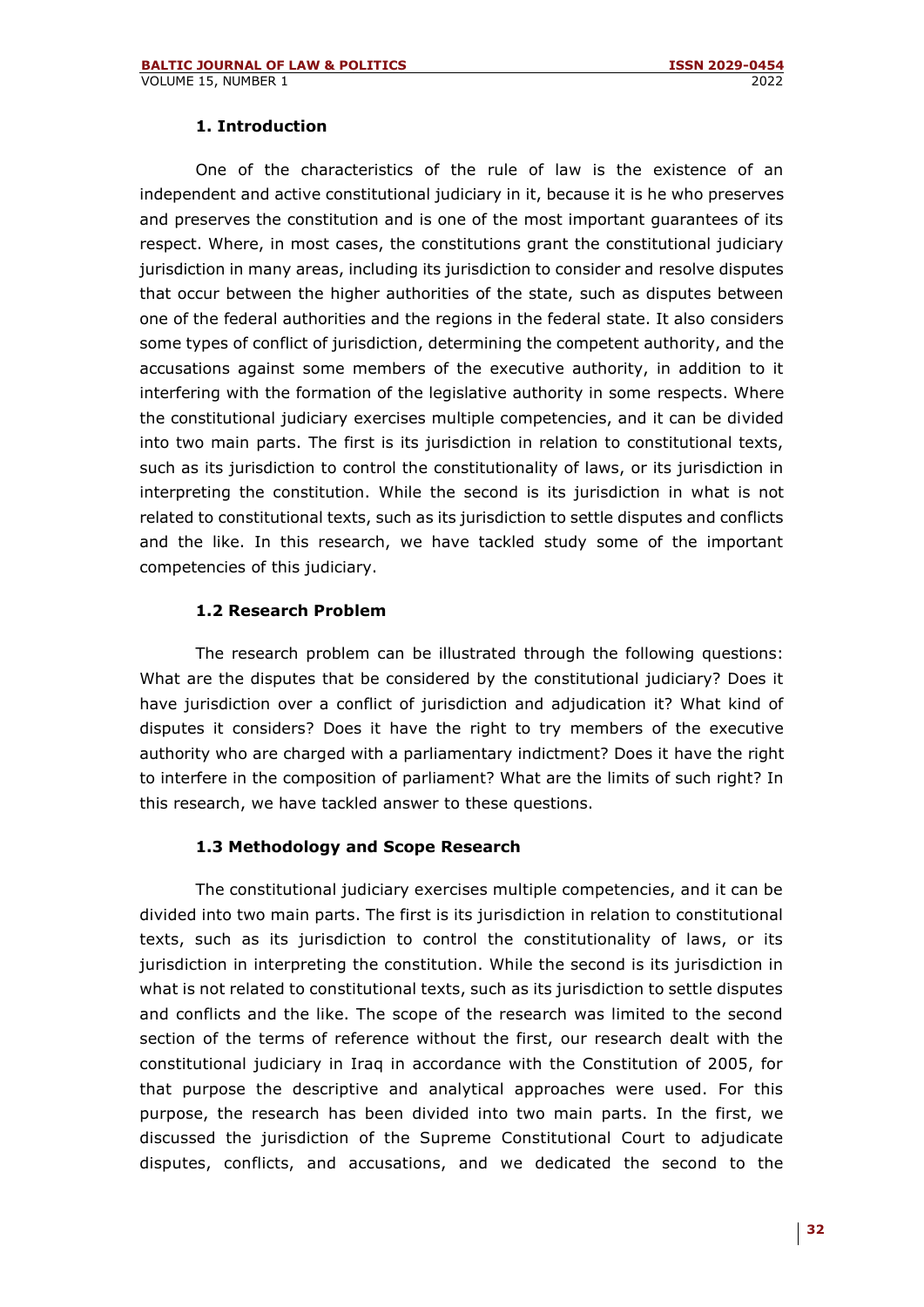jurisdiction of the Supreme Constitutional Court regarding the formation of the legislative authority.

## **2. The jurisdiction of the Federal Supreme Court is determined by adjudicating disputes, conflicts, and accusations**

The Constitution has recognized the Federal Supreme Court a trial court in the consideration and resolution of several cases. It can be referred to three main sections of the issues it decides on, as follows:'' Settling matters that arise from the application of the federal laws, decisions, regulations, instructions, and procedures issued by the federal authority. The law shall guarantee the right of direct appeal to the Court to the Council of Ministers, those concerned individuals, and others''

### **2.1 The adjudication of Disputes**

The Supreme Constitutional Court was granted the power to adjudicate in three types of disputes, namely:

## **2.1.1 The first type: Disputes arising from the application of federal legislation and procedures**

The Iraqi constitution on such jurisdiction has stated "to decide on cases that arise from the application of federal laws, decisions, regulations, instructions and procedures issued by the federal authority".<sup>1</sup> From such article it is shown that the court has jurisdiction over two matters, the first: disputes arising from the application of two types of legislation, the first type of ordinary legislation, which are the laws in the special sense. As for the second type, subsidiary legislation, which includes what the constitutional paragraph expressed in decisions, regulations, and instructions, all of which are organizational administrative decisions. As for the second matter that the court is competent to consider the disputes arising from it, it is the procedures, and the procedure as a legal term represents all the actions that precede the administrative decision and pave the way for its issuance, and therefore it can be defined as what the administration does in preparation for the issuance of its decision.

Committees are also examples of procedures. In some cases, the legislator may impose on the administration to take its decision based on a recommendation submitted by a committee determined and regulated by law and clarifies the procedures that the administration must adhere to it, otherwise, its action will be void, such as holding its meetings legally and following legal procedures in deliberation among its members and so on (Al-Tamawi, 2014).

The constitutional legislator has been criticized here for extending the jurisdiction of the Federal Supreme Court to include procedures that are

<sup>&</sup>lt;sup>1</sup> Article 93/third of Iraq's constitution of 2005.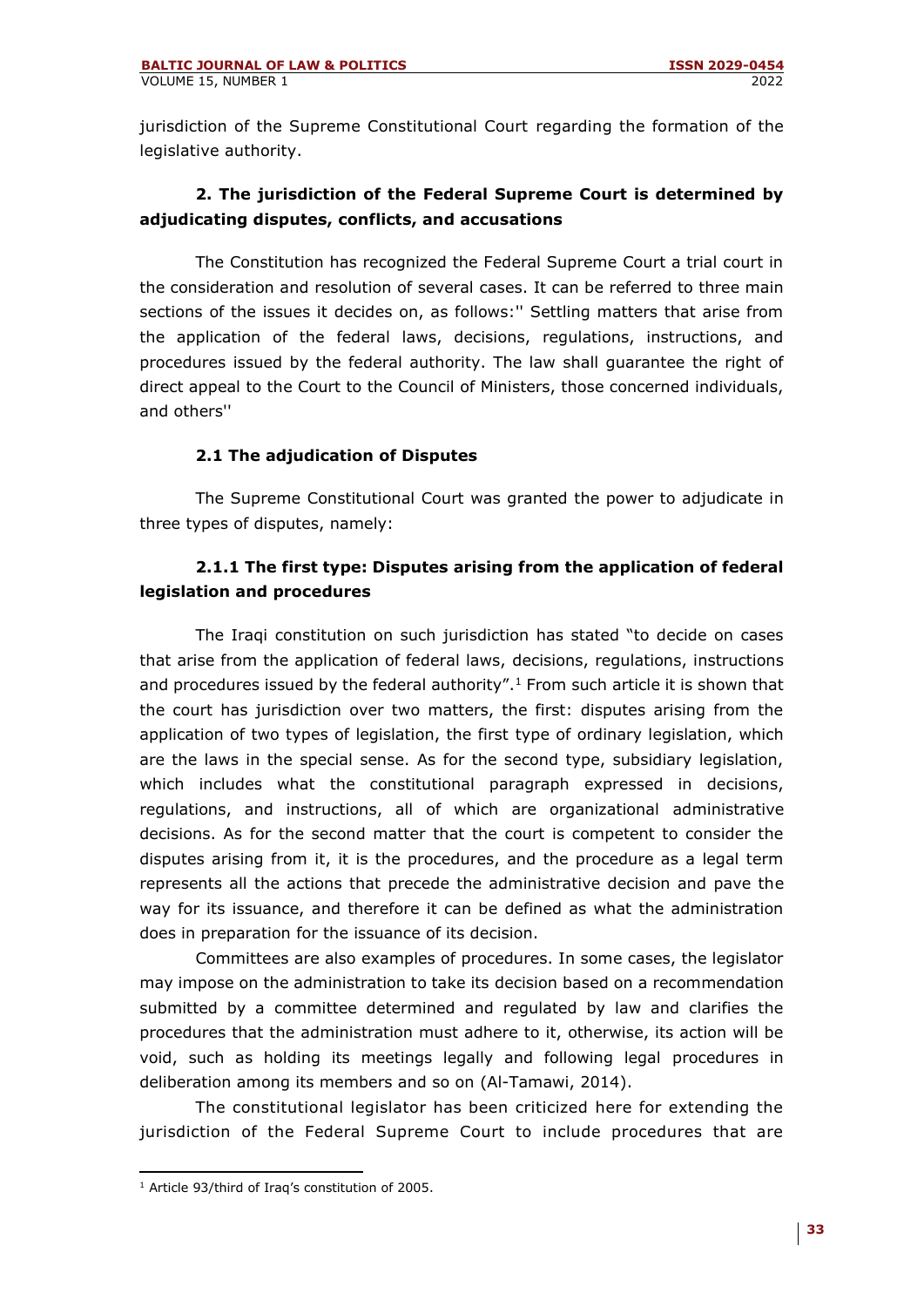inferior to administrative decision, if we take the text on its absolute, the cases it is considering will be in numbers that are difficult to imagine, even with the exception of the ordinary administrations and limiting them to decisions, regulations, instructions and procedures issued by the federal authorities (which is the executive authority consisting of the President of the Republic and the Council of Ministers, the legislative authority consisting of the Federation Council and the House of Representatives, and the judicial authority consisting of From the Supreme Judicial Council, the Federal Supreme Court, the Federal Court of Cassation, the Public Prosecution Authority and the Judicial Supervision Authority) how many decisions, regulations, instructions and procedures are issued daily by each of them? How often will you apply each of them? And how many disputes will arise from its application (in the regions and governorates that are not organized in a region, that is, the application of which will affect the relevant members of the Iraqi people)? In any case, it was better to keep it within the jurisdiction of the administrative judiciary and not to include it here, but the not jurisdiction or its weakness leads to such paradoxes.

## **2.1.2 The second type settling disputes between the federal government, the governments of regions, governorates, municipalities, and local administrations.**

Every dispute in which the Federal Government is a party, the jurisdiction of the Federal Supreme Court is to consider and decide it, whether the other party is a regional government of the state's regions or a governorate that is not organized in a region, or a municipality or a local administration. It is worth noting that the criterion that defines the federal union and applying it to this jurisdiction is the multiplicity of levels of authority. Where, the first level is represented by the general authorities of the federal state (ie the federal authorities), which consist of the federal executive authority, the federal legislative authority and the federal judicial authority.

As for the second level, it is represented by the general authorities of the regions (states), as each region has its own authorities, which are the regional executive authority, the regional legislative authority, and the regional judicial authority.

A conflict may occur between some levels of authority, such as a dispute between the federal executive authority and the executive authority of one of the states, and in this case, we need a superior authority that has the constitutional authority to consider and resolve the dispute arising from this dispute, and this authority is represented in the constitution of Iraq of 2005 in the Federal Supreme Court. Such is deemed a logical matter in two aspects, the first is the presence of a party that has the authority to adjudicate constitutionally, while the second is the constitutional judiciary's consideration of a dispute arising between the different levels of authority, which is embodied in the federal authority as one party, and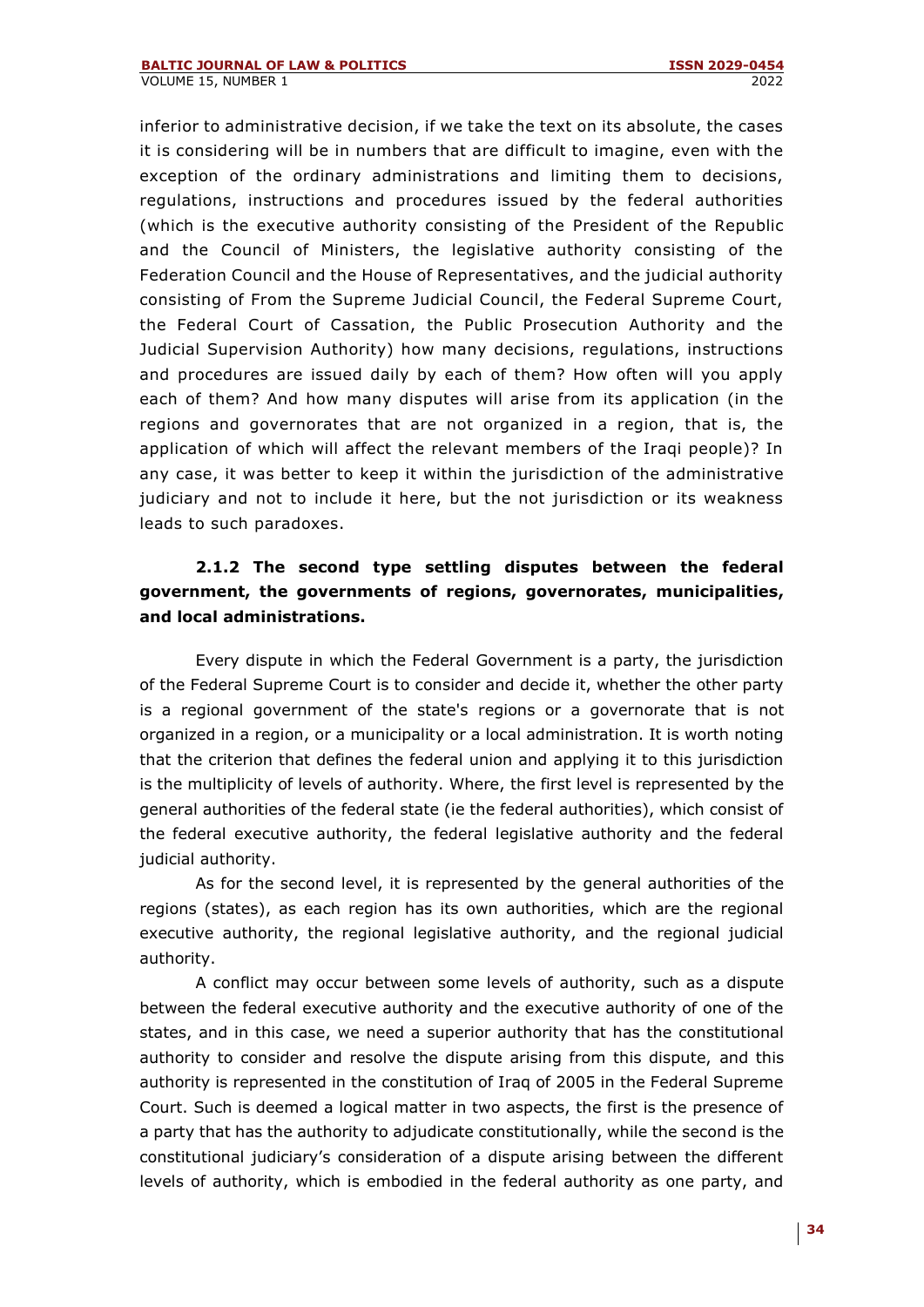the authority of one of the regions as another party, but the constitutional legislator added other parties that do not represent a level of the levels of authority, namely, the municipalities and local administrations, and it was better to leave them to the regular or administrative judiciary, not the constitutional, this is on the one hand.

On the other hand, it has added the authority to adjudicate disputes arising between the federal government and the governorates as well and did not confine them to the governorates that are not organized in a region, but rather it expanded the text to include the governorates organized in a region in this provision. But in fact, that the expanding the text in this way causes a clear imbalance, as it is evident that the governorates organized into a region do not have a direct dispute between them and the federal government, but rather the dispute is between the federal government and the regional government, so it is included in the first section of the article, which is "the settlement of disputes that occur between the federal government and the governments of the regions...".<sup>2</sup> As for the disputes between the governorates organized in a region and the government of its region, it is assumed that the jurisdiction to decide on them lies either with the Supreme Court of the region (i.e. the constitutional judiciary ) or to the administrative judiciary in the region, i.e. according to what is regulated by the region's constitution, and thus no the jurisdiction to rule on them reaches the Federal Supreme Court, unless the legislator wants to utter the governorates that are not organized into a region.

The clearest form of this type is the conflict of jurisdiction between the bodies mentioned in Paragraph (Fourth) Article (93) of the Constitution of the Republic of Iraq for (2005), where the court must decide in accordance with what the Constitution has specified in line with the philosophical motives for the distribution of jurisdictions approved by the constitutional legislator, which sought through them to strengthens the regions rather than the union, so it stipulated the jurisdictions of the union exclusively,<sup>3</sup> the common jurisdictions,<sup>4</sup> and leaving the rest to the regions and governorates that are not organized in a region. From this organization we clearly understand the approach adopted by the Iraqi constitutional legislator, which is to expand the jurisdictions of the regions rather the federal authorities.

Where it added this provision to the constitution, it stipulated that "whatever is not stipulated in the exclusive powers of the federal authorities, it is within the authority of the regions and governorates that are not organized in a region, and the other powers shared between the federal government and the regions, in which priority shall be given to the law of the regions and governorates not organized in a region, in the event of a dispute between them."<sup>5</sup> With this text, it was not limited to extending the powers to the regions in the face of the centre or the federal authorities, but also included the governorates that are not organized in a region.

<sup>2</sup> Article 93/Fourth, Constitution of Iraq of 2005.

<sup>&</sup>lt;sup>3</sup> See Article (110) of Constitution of Iraq of 2005.

<sup>4</sup> See Article (114) of Iraq constitution.

<sup>5</sup> Article (115) of constitution of Iraq of 2005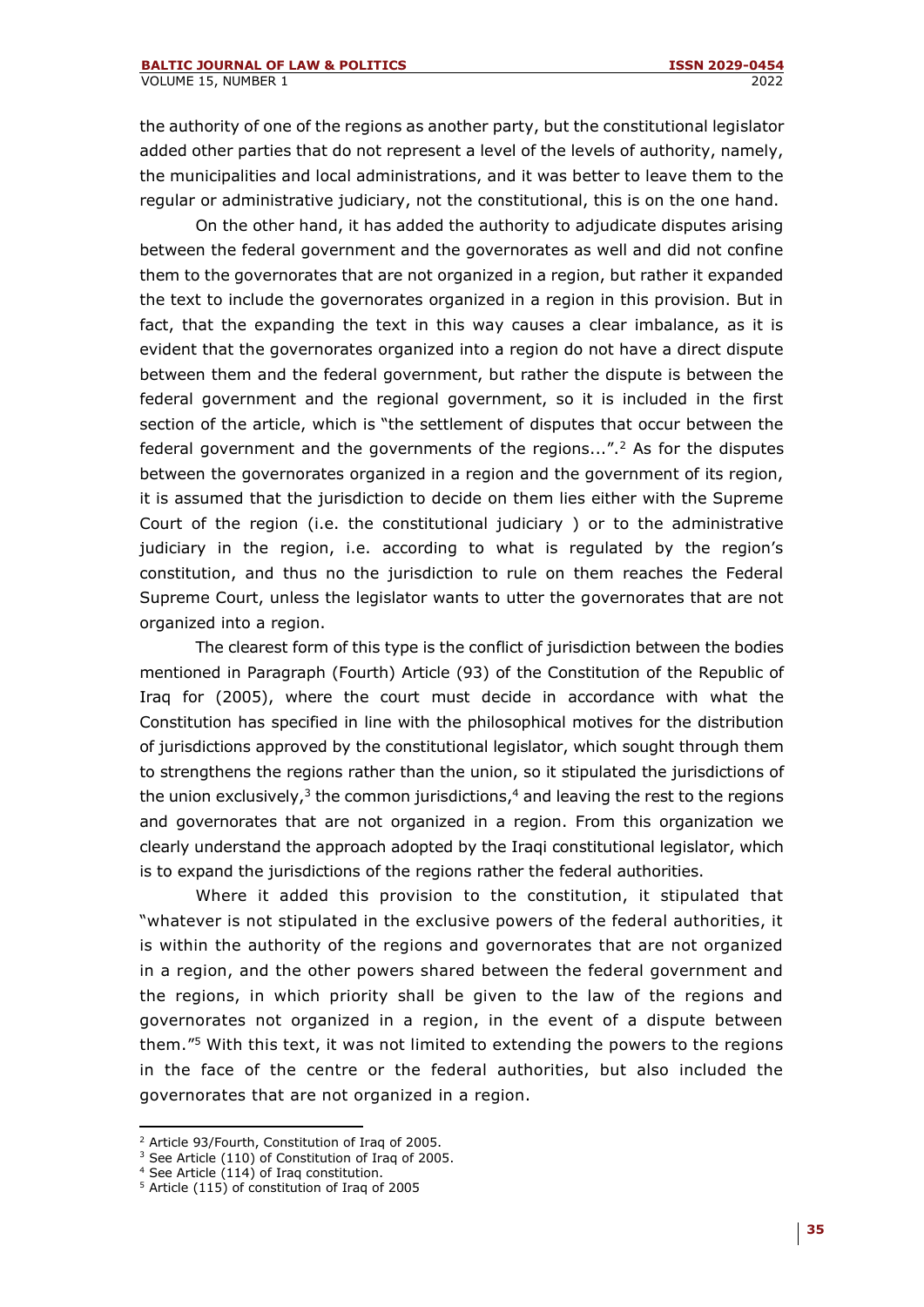### **2.1.3 The third type: the adjudicate to the disputes that occur between local governments (governorates).**

It seems that the constitutional legislator means the jurisdiction of the Federal Court to adjudicate in disputes that occur between sub-federal levels of authority and some decentralized administration bodies, such as disputes that arise between regions with each other, or with governorates that are not organized into a region, as well as disputes that occur between governorates that are not organized in the region of some of them with each other, but the text of the legislator did not clear such meaning.

The same criticism we mentioned in the second type also here, as it would have been more appropriate for the legislator to grant this jurisdiction to the administrative judiciary.

### **2.2 Adjudicating of conflict of judiciary jurisdiction**

The Iraqi Constitution of 2005 has granted the Federal Supreme Court the jurisdiction to settle jurisdictional disputes, and it is of two types:

### **2.2.1 The first type: Conflict of the Judiciary Jurisdiction**

It is the conflict of jurisdiction that occurs between two courts of different level or type, such jurisdiction was stated in this text "Settling jurisdiction disputes between the federal judiciary and the judicial institutions of the regions and governorates that are not organized in a region."<sup>6</sup>

It should in this topic of the research mention to the parallel judiciary in the federal union, as there are two similar jurisdictions are a parallel. the first is the federal judiciary with its types and instance, and the second is the judiciary of the regions (states) with their instance and types, which, it is a judiciary that specializes in cases related to the region or related to it (or say only local cases). The conflict of jurisdiction may arise between them, whether positive or negative, so the need arises for the presence of an authority that has superiority over the two judiciary to consider the dispute between them and determines the authority that has jurisdiction, and thus its decision is a final and binding of all. The Iraqi legislator has granted such jurisdiction to the constitutional judiciary, so it has lined accordance with the general principles of the federal union, but he added to it the conflict of jurisdiction between the federal judiciary and the judiciary of governorates not organized in a region, although it is not a parallel judiciary, but rather a judiciary that falls within the federal judiciary itself, so there is no need to make the judiciary of the constitutional court is competent to consider its conflict. So the legislator should have left it to the both laws of judicial system and the state council.

Where, the first has grant this jurisdiction to the expanded panel in the Court of Cassation to consider the dispute between its courts, $<sup>7</sup>$  and the second is</sup>

<sup>6</sup> Article (93)/eighth/a of constitution of Iraq

<sup>7</sup> See Article 13/first/b/2 of Judicial Organization Law No. 160 of 1979.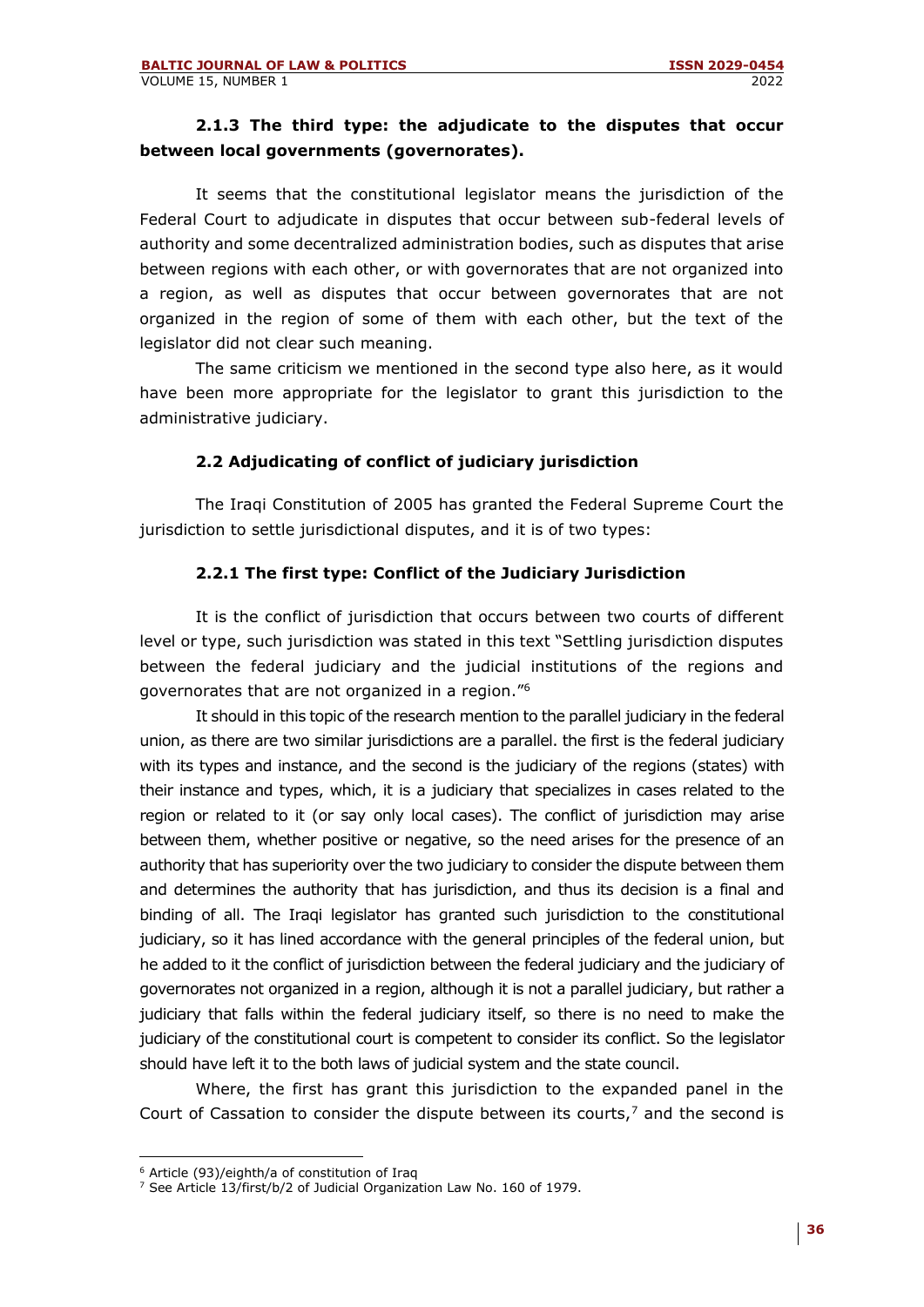to grant it to the Supreme Administrative Court.<sup>8</sup> As for the dispute between two courts, one of which is affiliated with the ordinary judiciary and the other for the administrative, the jurisdiction in its consideration and resolution is held by the authority to appoint the reference.<sup>9</sup>

# **2.2.3 The second type: conflict of jurisdiction between the judicial bodies of the regions, or the governorates that are not organized in a region.**

It seems that what the legislator intends is the jurisdiction of the Federal Supreme Court to consider the jurisdiction conflict between the judicial bodies of two or more regions, or of two governorates not organized in a region, or between a judicial body of a region and another of a governorate is not organized in a region.

The tendency of the legislator to grant the constitutional judiciary such jurisdiction in relation to the conflict between the judicial bodies of the regions among them can be supported. As regarding to conflict between them and the judicial bodies of the governorates that are not organized in region, it is considered a lost jurisdiction or an expendable. Where, it is not correct to stipulate it here because it is included in the previous paragraph that stipulated the jurisdiction of the court to ''settle the jurisdiction conflict between the federal judiciary and the judicial bodies of the regions and governorates that are not organized in a region".<sup>10</sup> That is, the dispute in it is a conflict between the federal judiciary and the judiciary of the region.

As for granting the constitutional judiciary the jurisdiction to consider the conflict that occurs between the judicial bodies affiliated with the governorates that are not organized in a region, it is also criticized ,as what we have mentioned in the first type, due to the presence of a judicial body competent to consider such a conflict, whether it is between two bodies of the ordinary judiciary, or two bodies of the judiciary Administrative, or an entity from the ordinary judiciary with another from the administrative judiciary, as the first was regulated by paragraph (I/B/2) Article (13) of Judicial Organization Law No. (160) of (1979), and the second was regulated by paragraph (Fourth/c) / 2) Article (2) of the Law of the Fifth Amendment to the State Consultative Council Law No. (65) of (1979), as for the third, it was regulated by paragraph (twelfth) of Article (7) of it, with no justification for making a change it.

#### **2.3 Adjudication of accusations**

In general, the Iraqi constitution took the principle adopted by most of the constitutions of countries, which is to grant parliament jurisdiction in punitive accountability of members of the executive authority, i.e., the power that parliament enjoys according to the constitution to take the necessary measures to

<sup>&</sup>lt;sup>8</sup> Article 2/Fourth/c/2 of the Law of the Fifth Amendment to the State Consultative Council Law No. 65 of 1979.

<sup>&</sup>lt;sup>9</sup> Article 7/twelfth of the Law of the Fifth Amendment to the State Consultative Council Law No. 65 of 1979.

<sup>10</sup> Article 93/eighth/a of Constitution of Iraq of 2005.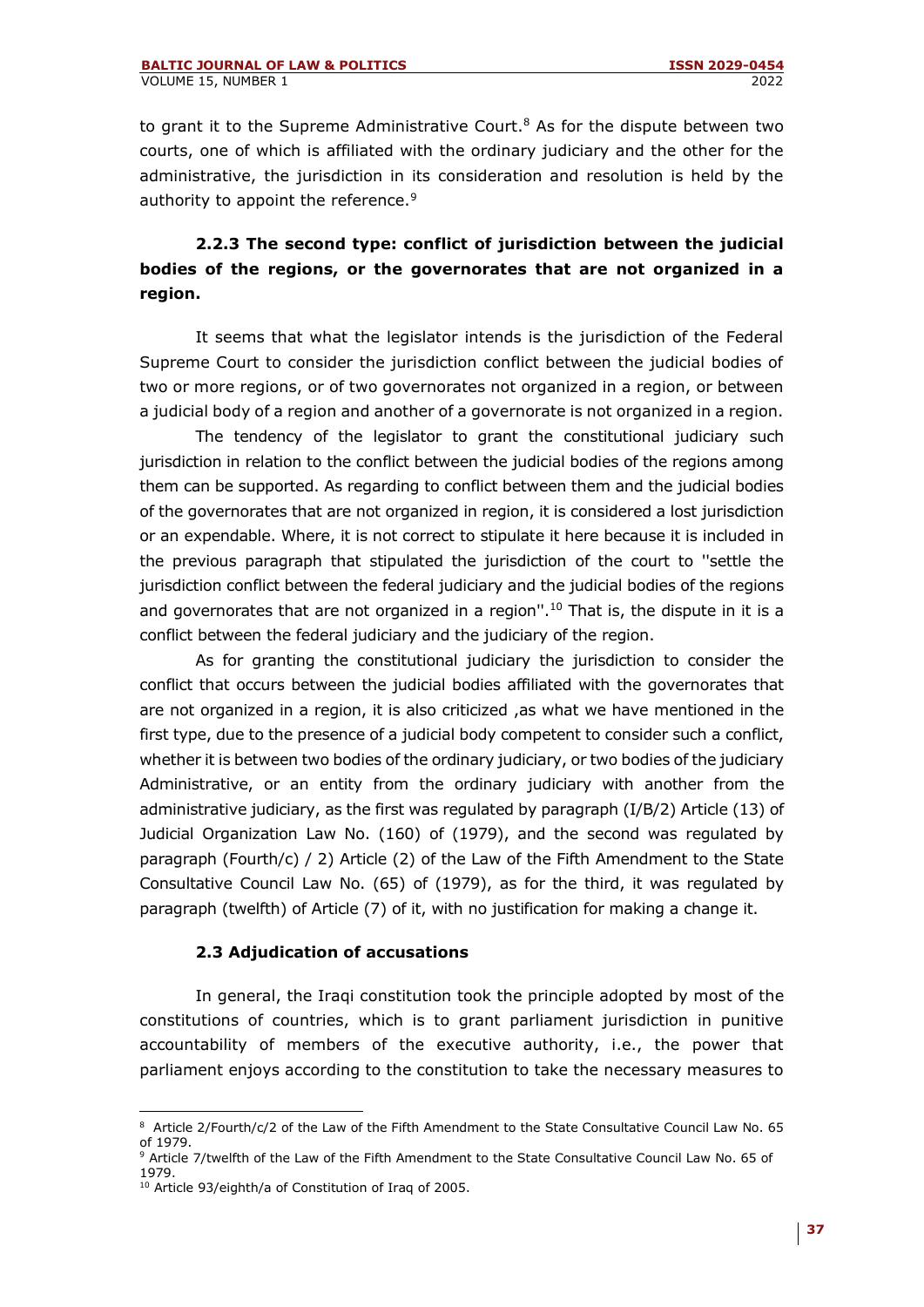charge or prosecute members of the executive authority. The Constitution of the Republic of Iraq of 2005 stated in three cases representing the objective scope of such jurisdiction, which are:

#### **The first case: High Treason**

The high treason is a concept that includes all acts that are considered dishonesty. Two types of actions are included in it, the first: actions related to the internal aspect of the state, such as bribery, theft, serious neglect of job duties and damaging the state's supreme internal interests and internal security, and so on.

Second: acts related to the external side of the state, such as allegiance to enemies, joining them, providing aid and assistance to them as they are enemies of the state, and disturbing the external security of the state, and every act marred by treachery of the supreme interests of the state in foreign affairs, and therefore the most appropriate definition of high treason is gross dishonesty in performing the duties of the job.

#### **The second case: Violation of the Constitution**

Non-compliance with the rules of the constitution is achieved in three elements:

**First:** Violation of the constitutional rules, which is achieved when the actual constitution is suspended, not the official one, i.e., the constitution is suspended by other than the legal path.

**Second:** Amending the constitution in contrast to the framework established by the constitution itself to amend its texts, whether it is issued by someone who does not have the authority to amend or is issued in violation of the formal or substantive rules for its amendment (Al-Khalidi, 2011; Merzeh, 2004).

**Third:** perjury in the constitutional oath that is achieved by any positive act in which it exceeds any of the paragraphs of the oath, and it can also be achieved by simply taking a negative stance on its content and not seeking to achieve it.

## **4. Jurisdiction of the Supreme Constitutional Court regarding the composition of the legislative power**

The Court indirectly interferes in the formation of the legislative authority through its competence to consider challenges to the validity of the membership of a member of the House of Representatives, and to ratify his elections. We will review both jurisdictions as follows:

## **4.1 The jurisdiction of the Supreme Constitutional Court to consider appeals against the membership validity decision**

A person may become a member of the Parliament while he is missing some of the membership conditions, hence the need to examine the legal status of a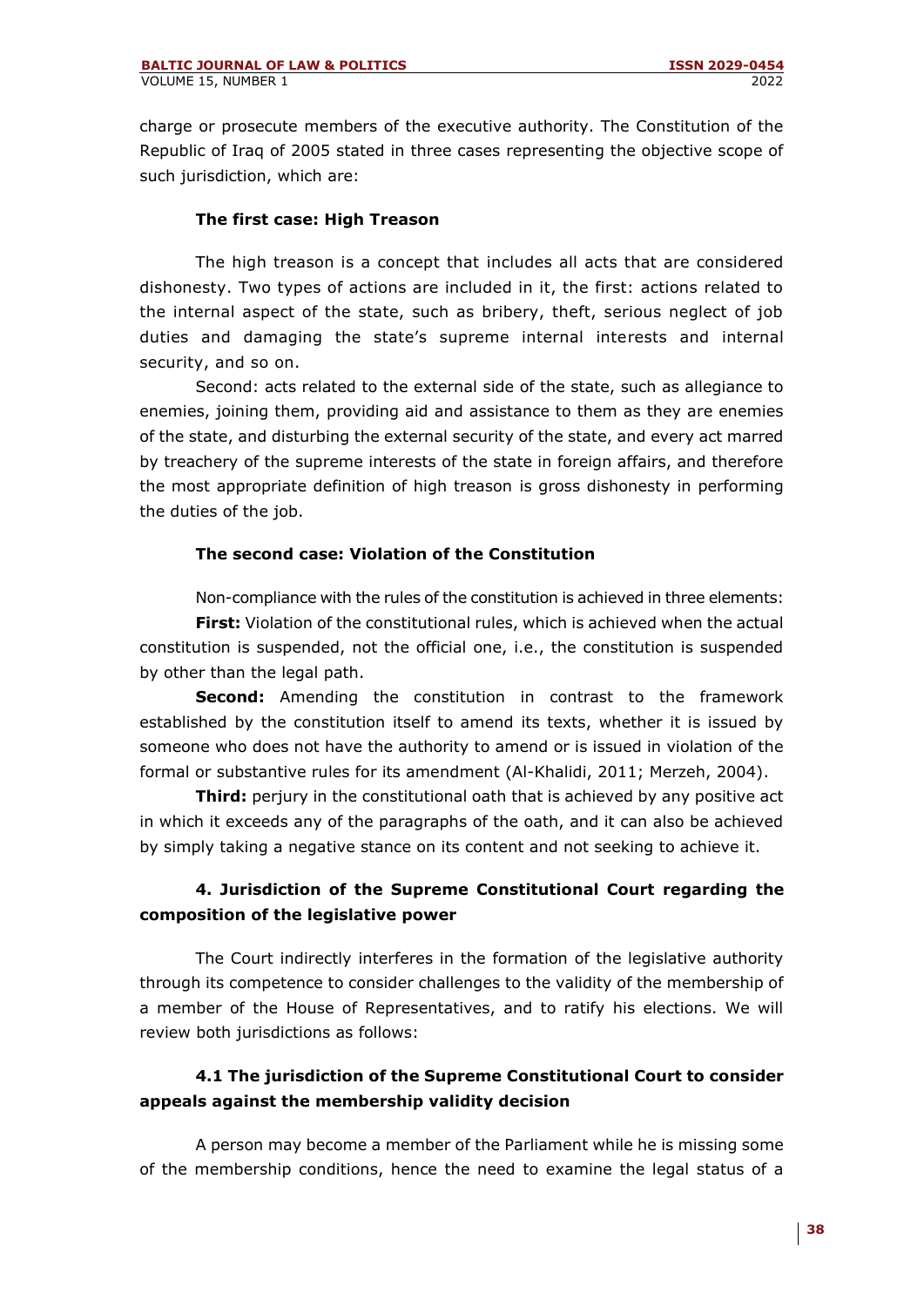member of the Parliament to ensure that his membership does not violate the law, neither in terms of personal conditions, nor in terms of the procedures that were followed to win his seat in the Parliament, and this is what is meant by deciding the validity of a person's membership of the House of Representatives.

To keep the independence of the parliament, constitutions usually grant the power to decide on the validity of the membership of the House of Representatives to the Council itself, and this is what the Iraqi Constitution of (2005) did when it stipulated that "The Council of Representatives shall decide, by a two-thirds majority, the authenticity of membership of its member within thirty days from the date of filing an objection", $11$  and the Council may take its decision on the invalidity of the membership of one of its members, and with the possibility that the decision is not legally sound (regardless of the reason), it must allow it to appeal the decision of invalidity of its membership. The important question is arisen here is which body the appeal is submitted to it and has jurisdiction to decide it?

The constitutions of states have differed in the body that has the jurisdiction to consider and decide on these appeals, and the difference may be due to what the constitutional legislator adopts a different point of view. We can show three different approaches in determining the body that decides on membership and the body that decides on appeals against the decision on the validity of membership:

The first approach: in this trend both matters are granted to the Parliament itself, the authors of such approach rely on the necessity of complete separation between public authorities and that this separation is not limited to the functional aspect but goes beyond it to include the organic aspect as well, that is, not allowing any authority to interfere in the formation of another authority. The Parliament itself has the two powers together, i.e., it has the power to decide on the validity of the membership of its members, and to decide on appeals against these decisions. The American Constitution may be the first to adopt this approach, especially since it is based on a rigid interpretation of the separation of powers, so that each House of Congress decides on the eligibility of its members and the validity of their election.<sup>12</sup>

Second approach: the authors of this approach remove both issues from the Parliament's consideration and refer them to another body that has no relate it, it is often a judicial body, and its clear example is the Egyptian Constitution, as it has given the jurisdiction to the Court of Cassation to handle both issues.<sup>13</sup>

It is noted that each of the previous two approaches is not far from extremism, as they allow one party to be the opponent and the referee at the same time, so they rotate between excess and negligence. As the first approach grants authority in both issues to the Parliament itself, which may be lenient in this issue or may be harsh with it, depending on the orientation of the majority, to which the person whose membership is being challenged may belong or belong to the

<sup>&</sup>lt;sup>11</sup> See Article 52/first of Constitution of Iraq

<sup>&</sup>lt;sup>12</sup> Article 1/Fifth of the US Constitution of 1787 amended.

<sup>&</sup>lt;sup>13</sup> Article 107 of the Constitution of the Arab Republic of Egypt amended of 2012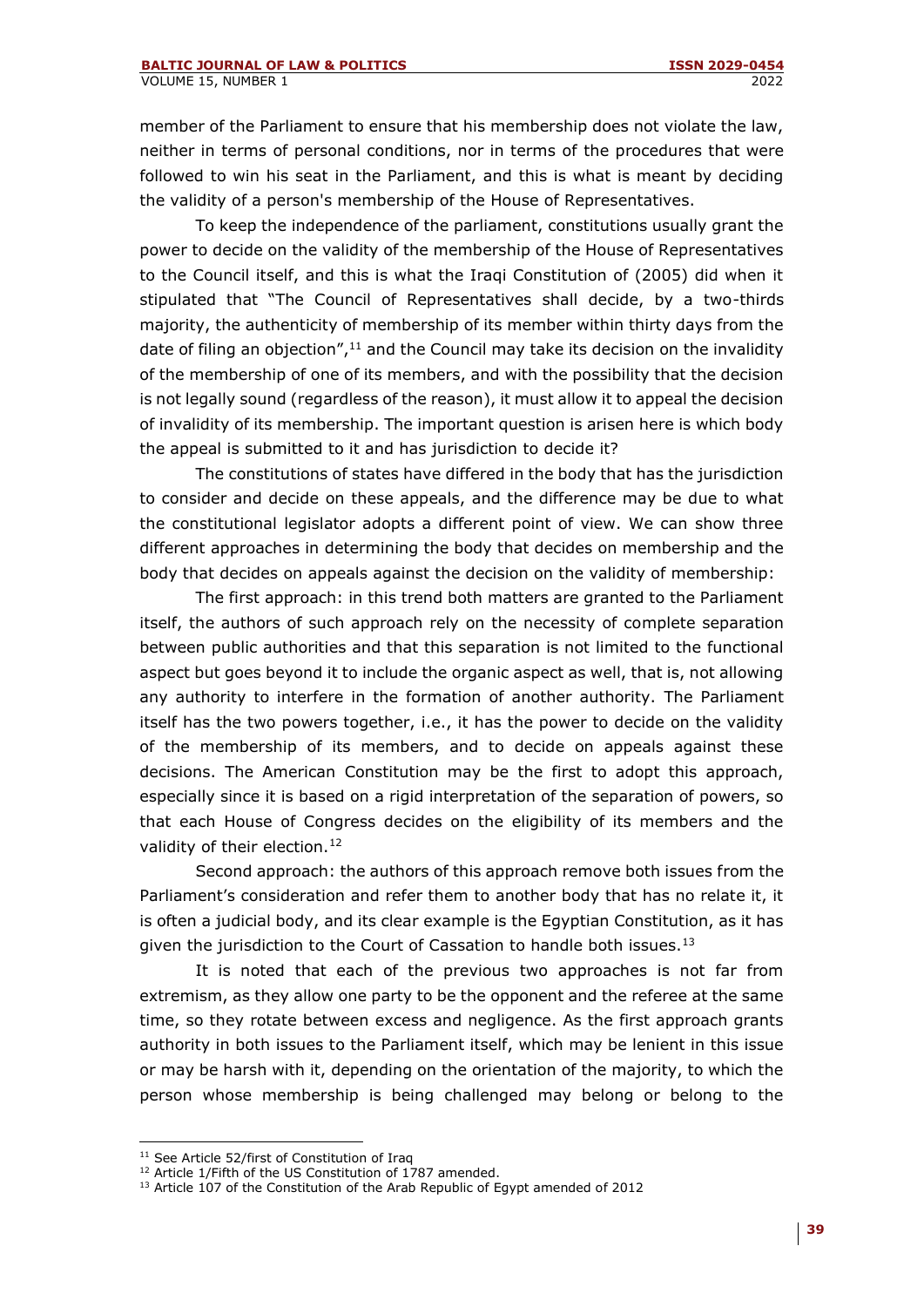opposing minority. While the second approach grants the authority in both issues of them to the judiciary, and the strangest thing is what the Egyptian constitution adopted, where it made the judiciary the opponent as it judges to invalid of membership or not, and it is also the ruling because it decides on appeals against its previous decision, and this jurisdiction was granted to an ordinary court, which is the Court of Cassation. It would have been more appropriate for him to at least give it to the constitutional judiciary represented by the Constitutional Court because it is a matter of a constitutional nature.

The third approach: This approach is considered the middle between the two previous approaches, as it does not deprive the Parliament of this competence, nor does it grant it jurisdiction in both issues, but rather divides jurisdiction in them between the Parliament and the judiciary. As the constitutional judiciary grants this jurisdiction, not the ordinary judiciary, and examples of old constitutions that took this approach are the German constitution, $14$  and modern constitutions are the Constitution of the Republic of Iraq for 2005, which granted the Parliament the jurisdiction to consider the validity of membership, $15$  and the Federal Court was granted jurisdiction to consider the appeal of the Council's decision.<sup>16</sup>

### **4.2 The competence of the Supreme Constitutional Court to ratify the election results**

Elections are often related to the formation of one of the public authorities and thus become a matter of constitutional affairs or one of its issues, and therefore it is very appropriate to grant the constitutional judiciary the right to control over it, as some relied in justifying granting the judiciary the right to control in general on the high confidence that the judiciary enjoys before the voters and the legal experience of its members whose impact is evident in the application of legislative texts related to the electoral process. The constitutions of some important countries have taken this direction, such as the French Constitution of 1958, which stipulated that "the Constitutional Council shall ensure the legality of electing the President of the Republic, consider objections, and announce the results of the poll."<sup>17</sup> It not only did this, but added to its jurisdiction the control of the referendum that was conducted It stipulated that "the Constitutional Council ensures the legality of the referendum process stipulated in Articles (11) and (89) and Chapter 15, and announces its results."<sup>18</sup> Article (11) relates to the referendum on laws that the President of the Republic has been granted such right to submit to a referendum, by the French Constitution. Article (89) also relates to the people's approval of the constitutional amendment through a referendum, while Chapter thirteen carries the transitional provisions relating to New Caledonia.

<sup>&</sup>lt;sup>14</sup> See Article 41/1,2 of the Basic Law of the Federal Republic of Germany for 1949 amended.

<sup>&</sup>lt;sup>15</sup> See Article 52/ First of constitution of Iraq.

<sup>&</sup>lt;sup>16</sup> Article 52/ second of constitution of Iraq.

<sup>&</sup>lt;sup>17</sup> Article 58 of Constitution of the French Republic for 1958 amended

<sup>&</sup>lt;sup>18</sup> Article 69 of Constitution of the French Republic for 1958 amended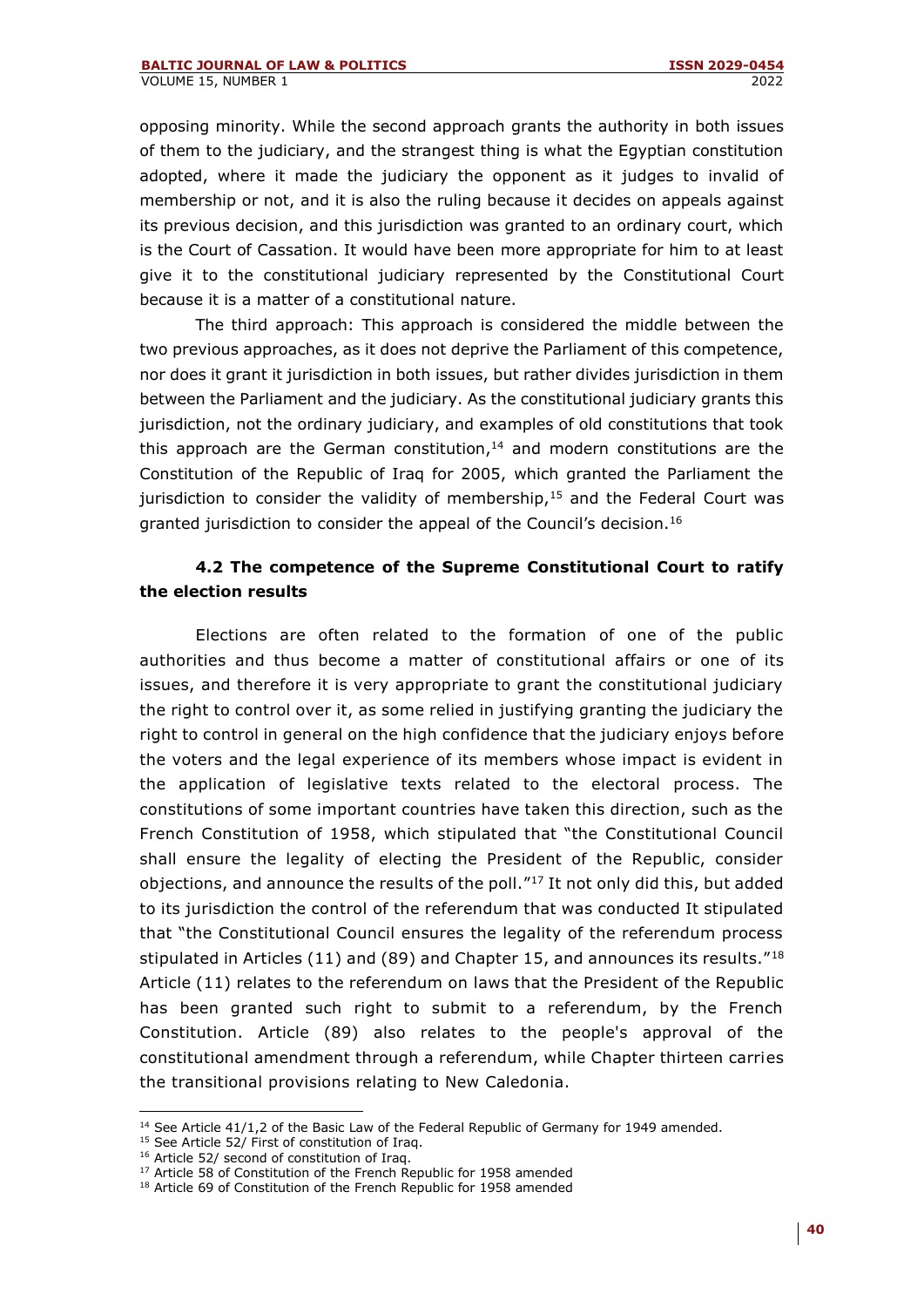Other constitutions have dealt such issue in another way, as they did not grant the constitutional judiciary this power, but rather granted it to the legislative authority in order to avoid the impact that might occur on the principle of separation of powers, including the German Constitutional, which stipulates that "verification of the election process is the matter of the Federal House of Representatives, He also decides on the issue of a member of the council losing his membership.<sup>19</sup>

The Iraqi constitutional legislator has followed the first approach and referred the matter to the constitutional judiciary, represented by the Federal Supreme Court, but he did not grant it control over the elections, nor did he grant it supervision over it, but rather granted it the right to ratify its results only. As the constitutional text stated in this wording, "The Federal Supreme Court shall have jurisdiction over the following: ''Ratifying the final results of the general elections for membership in the Council of Representatives''.<sup>20</sup>

There are several comments on this text, including that it is not comprehensive because the legislative authority in Iraq consists of two chambers, the Council of Representatives and the Federation Council, where the constitution stipulates that "The federal legislative power shall consist of the Council of Representatives and the Federation Council".<sup>21</sup>

Although the constitutional legislator did not clarify how to form the Federation Council and the method of membership in it, it is in line with the democratic principles adopted by the constitution because it made membership in it by election, or at least some members reach it by election, and some of them can be made to obtain membership by appointment, where in general this council is included in the electoral process, and the legislator had to grant the Federal Supreme Court the authority to ratify the final results of the general elections related to its membership, and the comprehensive text for them could be as follows: Certification of the final results of the general elections for membership in both houses of the legislature.

The most important comment here may be that the constitution did not grant the Federal Supreme Court the right to supervise the elections or the right to control on them, but it has limited it to the right of ratification, which is no more than the signature and authorization merely, which is what the legislator here apparently wanted with the presumption of his upholding the text regarding to the final results only (i.e. by the presumption of the term 'final'),  $22$  which is not so until after several procedures starting from preparing for the elections and they ending after the settlement of objections or appeals and the declaration of the results as the mentioned at the text, i.e. their final declaration, and with this procedure the jurisdiction of the Supreme Constitutional Court with ratification.

<sup>&</sup>lt;sup>19</sup> Article 42/1 of the Basic Law of the Federal Republic of Germany for 1949 amended <sup>20</sup> Article 93/Seventh of constitution of Iraq.

<sup>&</sup>lt;sup>21</sup>Article 48 of constitution of Iraq.

<sup>&</sup>lt;sup>22</sup> See Article 93/seventh that stated" Ratifying the final results of the general elections for membership in the Council of Representatives''.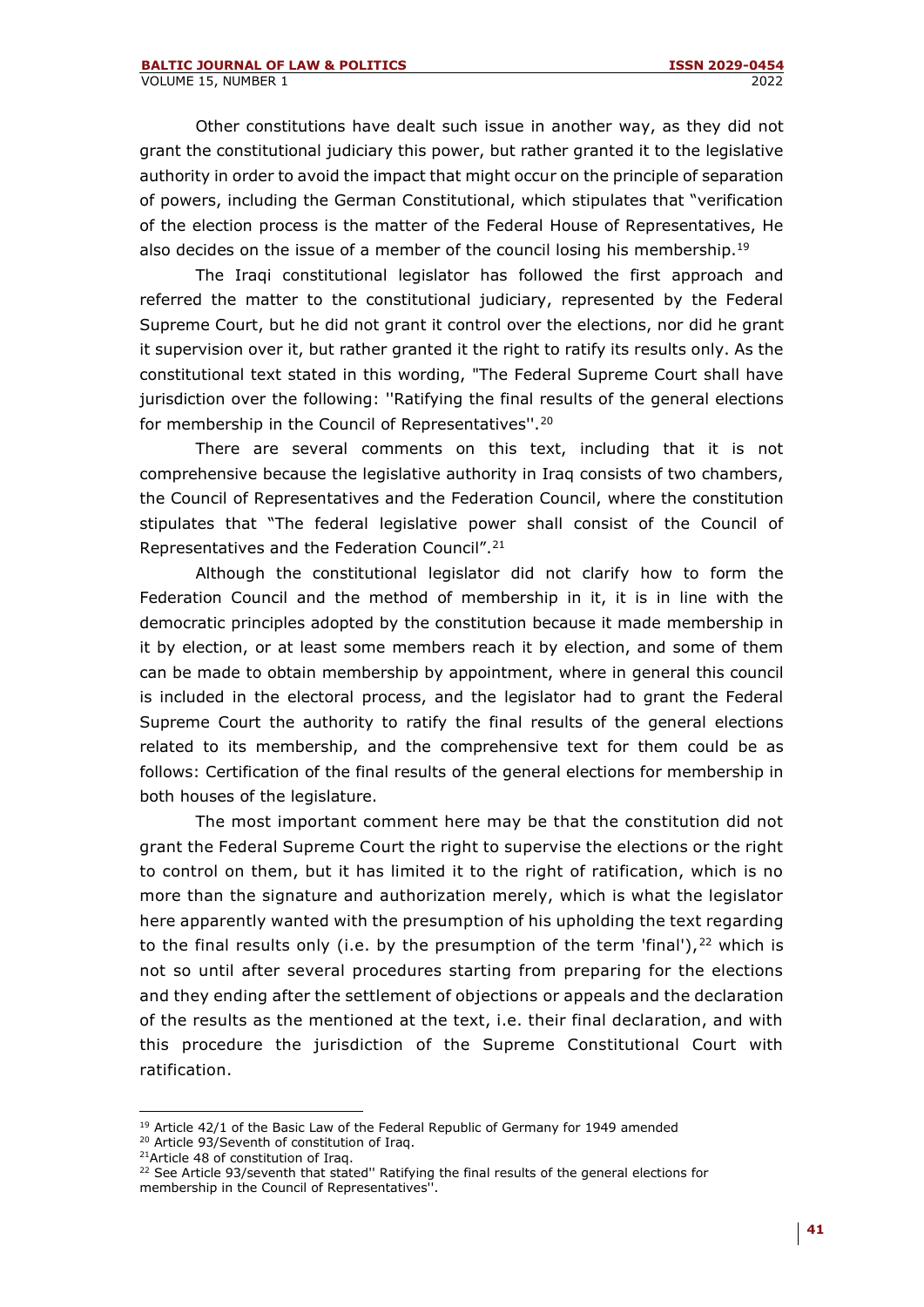The constitution established a special body its task is implementing the electoral process and called it the Independent High Electoral Commission.<sup>23</sup> Logically, that it was supposed to grant an independent body the authority to control this commission by constitution, but it (the constitution) has granted it to the body which will be formed by elections, where it to make power of the control over it to the house of representatives. $24$  This is considered a serious breach, as how does it make sense the body entrusted with an important part of its composition the one that controls it? Especially since most of the former members will be candidates in the new elections, and even all the entities represented in the existing House of Representatives will be among the entities that are running in the new elections, so how it is allowed to impose its control over the commission, where such ruling leads to inequality between the candidates because it makes some of them the power to impose his control over the commission, while depriving others, thus, it in deed considered a serious breach of equality between the candidates.

There is another problem related to the scope of the jurisdiction of the Federal Supreme Court in the field of ratification, i.e., can it refuse the ratification if it is justified, or not? In fact, the constitutional text is not adequate and does not give us the answer, as it did not refer this issue to the law to organize it and clarify the details of the scope of the court, which increases confusion in the case. As, it did not clear here how it is imagined that the constitution grants the authority of ratify to the court and deprives it of the option of refusing to ratify in the same time. But, such a situation exists in the Constitution and can be repeated, and it is what has been granted to the President of the Republic in his ratification of laws. Where, the Constitution stipulates that the President of the Republic shall assume the following powers: ''To ratify and issue the laws enacted by the Council of Representatives. Such laws are considered ratified after fifteen days from the date of receipt by the President''.<sup>25</sup>

The some jurisprudence may have been convinced that the authority of the Federal Supreme Court was limited to ratification only, so it was judged that this jurisdiction is merely a formal and weak jurisdiction, especially since it exercises it after the completion of all electoral procedures, moreover, the constitution did not grant it the right to declaration the results (Muhsen, 2009).

In any case, the least described by this text is that it is a vague and needs explanation or incomplete that needs to be completed, and we recommend on the constitutional legislator to amend this article in a way that removes ambiguity it, organizes it clearly and expands the powers of the court to include control the elections or assigning it to a neutral body which is an independent of the body to be configured by elections.

<sup>&</sup>lt;sup>23</sup> Article 102 of constitution of Iraq.

 $24$  The previous article (102) stated " The High Commission for Human Rights, the Independent Electoral Commission, and the Commission on Public Integrity are considered independent commissions subject to monitoring by the Council of Representatives, and their functions shall be regulated by law.

<sup>&</sup>lt;sup>25</sup> Article 73/third of constitution of Iraq.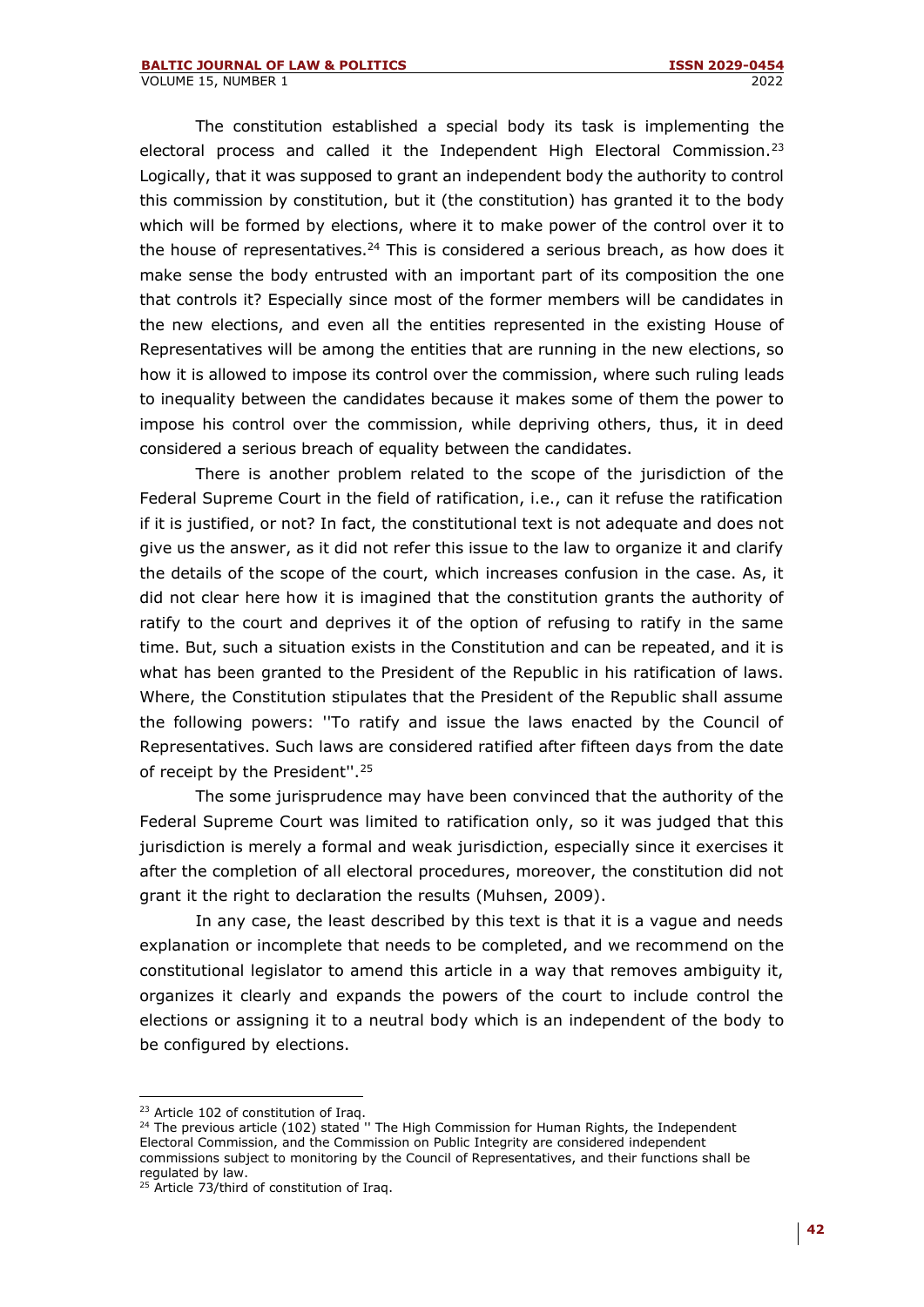### **Conclusion**

Finally, we have achieved number of findings and recommendations the importance ones are:

#### **Findings**

- 1- The constitutional judiciary is competent to settle disputes, which are of three types: disputes arising from the applying of federal legislation and procedures, settling disputes that occur between the federal government, the governments of regions, governorates, municipalities, local administrations, and finally settling disputes that occur between regional or provincial governments.
- 2- It is concerned with settling jurisdictional disputes, which are of two types, the jurisdictional conflict, whether positive or negative, and the jurisdiction conflict between the judicial bodies of the regions, or the governorates that are not organized in a region.
- 3- It is concerned with adjudicating parliamentary accusations against members of the executive authority or some of them when they commit one of the acts defined by the constitution, which are high treason, violation of the constitution, and perjury of the constitutional oath.
- 4- The constitutional judiciary is competent to hear appeals against decisions of the validity of membership in the House of Representatives.
- 5- It is concerned with approving the results of the legislative elections.

### **Recommendations**

- 1- It is suggested that the constitutional legislator reconsider the granting right to the concerned individuals and others to appeal directly to the court because it will drown it in lawsuits, and will also make it a trial court, which may not be valid in such disputes.
- 2- It is recommended to the constitutional legislator to reconsider the inclusion of the procedures and instructions issued by the federal authority within the jurisdiction of the court because they are inferior to the administrative decision and will lead to severe embarrassment of the court due to the large number of appeals against these procedures that will be filed before it.
- 3- We suggest to the constitutional legislator to extend the personal scope of the parliamentary indictment to include members of the highest courts in the state, such as the Federal Supreme Court, the Court of Cassation and the State Council, in addition to employees of special grades.
- 4- It is recommended to the constitutional legislator to clearly state that the jurisdiction of the Federal Supreme Court to adjudicate parliamentary accusations does not prevent the convict from being referred to the competent criminal courts, but rather requires referral to them when the conviction is issued by the constitutional judiciary.